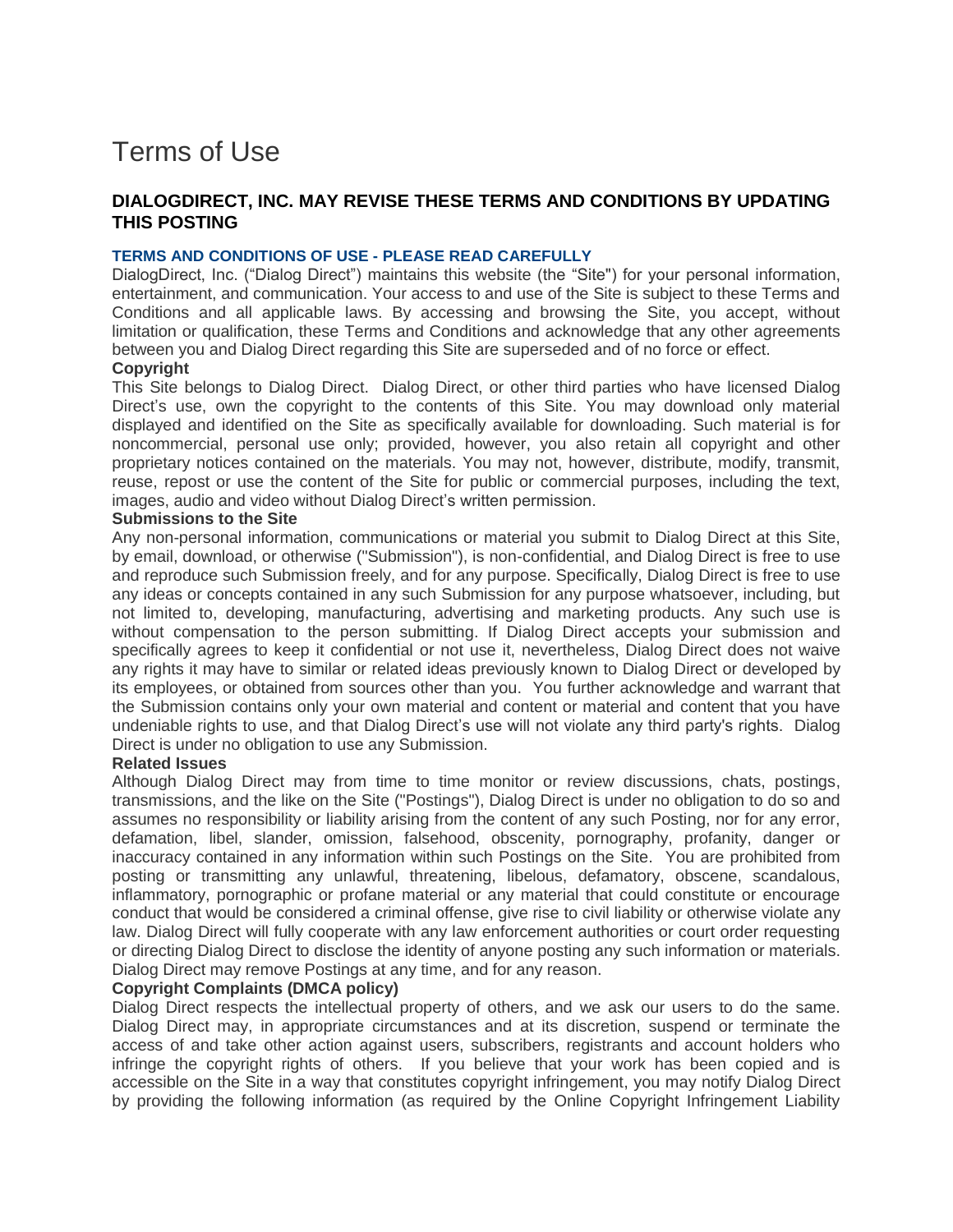Limitation Act of the Digital Millennium Copyright Act, 17 U.S.C. sec. 512) to our copyright agent set forth below:

- A physical or electronic signature of person authorized to act on behalf of the owner of an exclusive right that is allegedly infringed;
- Identification of the copyrighted work claimed to have been infringed, or if multiple copyrighted works at a single online Site are covered by a single notification, a representative list of such works at that Site;
- Identification of the material that is claimed to be infringing or to be the subject of infringing activity and that is to be removed or access to which is to be disabled, and information reasonably sufficient to permit Service Provider to locate the material;
- Information reasonably sufficient to permit Service Provider to contact the complaining party, such as an address, telephone number, and if available, an electronic mail address at which the complaining party may be contacted;
- A statement that the complaining party has a good faith belief that use of the material in the manner complained of is not authorized by the copyright owner, its agent, or the law; and
- A statement that the information in the notification is accurate, and under penalty of perjury, that the complaining party is authorized to act on behalf of the owner of an exclusive right that is allegedly infringed.

Please send notice to:

DialogDirect, Inc. 13700 Oakland Ave. Highland Park, MI 48203 Attn: Legal Department

We suggest that you consult your legal advisor before filing a notice or counter-notice. Also, be aware that there can be penalties for false claims.

#### **Trademark**

The trademarks, logos, characters and service marks (collectively "Trademarks") displayed on the Site belong to Dialog Direct or are used with permission. Nothing contained on this Site should be construed as granting any license or right to use any Trademark displayed on this Site. Your use/misuse of the Trademarks displayed on this Site, or any other content on this Site, except as provided in these Terms and Conditions, is strictly prohibited. You are also advised that Dialog Direct will aggressively enforce its intellectual property rights to the fullest extent of the law, including criminal prosecution.

## **Linking**

This Site may contain links to other websites. These links are to companies or organizations we believe you may have an interest in. Dialog Direct has not reviewed all the websites linked to the Site and is not responsible for the content of any other websites linked to the Site. Your linking to any other website is at your own risk. Please be mindful of this as you link to other outside websites. In general, Dialog Direct does not object to links to this Site from third-party websites. However, you must abide by the following rules. Unless we have a written agreement with you, you may not use any of Dialog Direct's trademarks, logos or slogans in or with your links. Do not present the link to this Site in any way that suggests Dialog Direct has any relationship or affiliation with your site or endorses, sponsors or recommends the information, products or services on your site, unless you have a specific written agreement with Dialog Direct to do so. You may link to this Site using the plain text name of the Site. Link only to the home page of this Site. Do not, without Dialog Direct's written permission: (a) incorporate any content from this Site into your website (e.g., by in-lining or framing);(b) use any Dialog Direct names, trademarks, slogans, or any other words or codes identifying Dialog Direct's Site in any "metatag". Dialog Direct will not tolerate links from any website